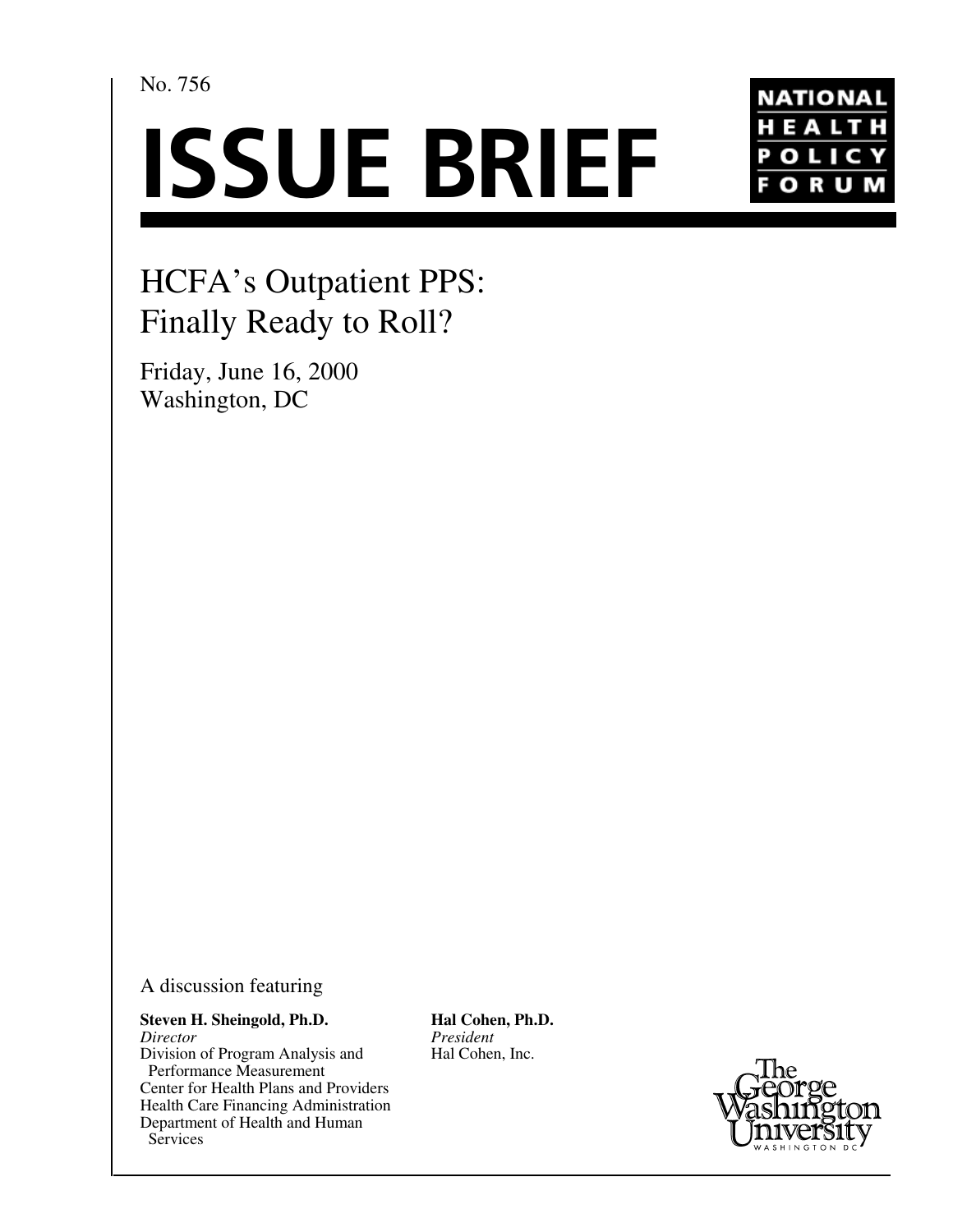### HCFA's Outpatient PPS

Hospital outpatient services are slated to go under the Medicare prospective payment system (PPS) on July 1, 17 years after enactment of legislation mandating PPS for hospital inpatient services. Despite some providers' earlier dire predictions about the impact of applying PPS to the hospital outpatient department (OPD), implementation seems to be on a steady course. When the PPS inpatient provisions became law, policymakers expected to include almost all Medicare services in PPS fairly swiftly. Indeed, the Omnibus Budget Reconciliation Act (OBRA) of 1986 called for the Health Care Financing Administration (HCFA) to develop an OPD PPS. But it was not until the late 1990s, with the passage of the Balanced Budget Act of 1997 (BBA) and the Medicare, Medicaid, and SCHIP Balanced Budget Refinement Act of 1999 (BBRA), that the legislative and executive branches moved to put outpatient and most post-acute services under the system, thereby approaching the original all-inclusive PPS goal.

The rationale behind the goal was—and is—to move from cost-based, hospital-specific reimbursement to predetermined payment rates for Medicare services, in order to assure more accurate, equitable, and predictable, as well as less complicated, payments.<sup>1</sup> While the rates for hospital inpatient services are based on diagnosis-related groups, those for hospital outpatient services—according to a final regulation published by HCFA in the April 7 *Federal Register*—are based on an ambulatory payment classification (APC) system. The system divides all covered outpatient services into 451 groups, each of which includes clinically similar services that require comparable resources.

The OPD PPS regulation appeared in proposed form in the *Federal Register* on September 9, 1998, a time of bitter complaints from providers and their trade associations about Medicare cost reductions in the BBA. Originally intended to be implemented in 1999 but postponed to 2000, the provisions proposed in 1998 added fuel to the protest fire over BBA changes in Medicare graduate medical education, disproportionateshare hospital, and post-acute-care payments. Congress responded to providers' complaints by requiring HCFA, in the BBRA, to make a number of changes in the OPD PPS. Since the final, revised regulation was issued, along with a HCFA statement that hospitals on average would receive 4.6 percent more in payments as a result of the new system, providers have complained little about HCFA's policy stance, preferring instead to focus

on what they see as the time-consuming and costly process of getting the new APC system up and running.

This Forum session will explore both the OPD PPS policy and the process of implementation. It will trace the origins of the policy, the provisions that define it, and the challenges that it brings. The session also will provide perspective on the policy as one of the last remaining pieces of an overall PPS strategy for Medicare.

#### **BACKGROUND**

When the Medicare program was first established in 1965—as Title XVIII of the Social Security Act—it relied upon cost-based reimbursement. The overriding goal was to provide public insurance to persons 65 and older and to younger persons with disabilities, with a related goal of racially integrating provider facilities, which had to fulfill certain criteria in order to become "participating providers" in the Medicare program. As the rate of increase for Medicare services rose to double-digit percentages in the 1970s, the federal government strove to contain the program's cost inflation. For example, President Carter put forth a legislative proposal (introduced as the Hospital Cost Containment Act of 1977) to impose mandatory controls on inpatient hospital costs; it was gutted by an amendment authorizing voluntary restraints. However,

#### ISSUE BRIEF/No. 756

**Analyst/Writer:** Karen Matherlee

**National Health Policy Forum** 2021 K Street, NW, Suite 800 Washington, DC 20052 202/872-1390 202/862-9837 (fax) nhpf@gwu.edu (e-mail) www.nhpf.org (Web site)

**Judith Miller Jones,** Director **Karen Matherlee,** Co-Director **Judith D. Moore,** Co-Director **Michele Black,** Publications Director

**NHPF** is a nonpartisan education and information exchange for federal health policymakers.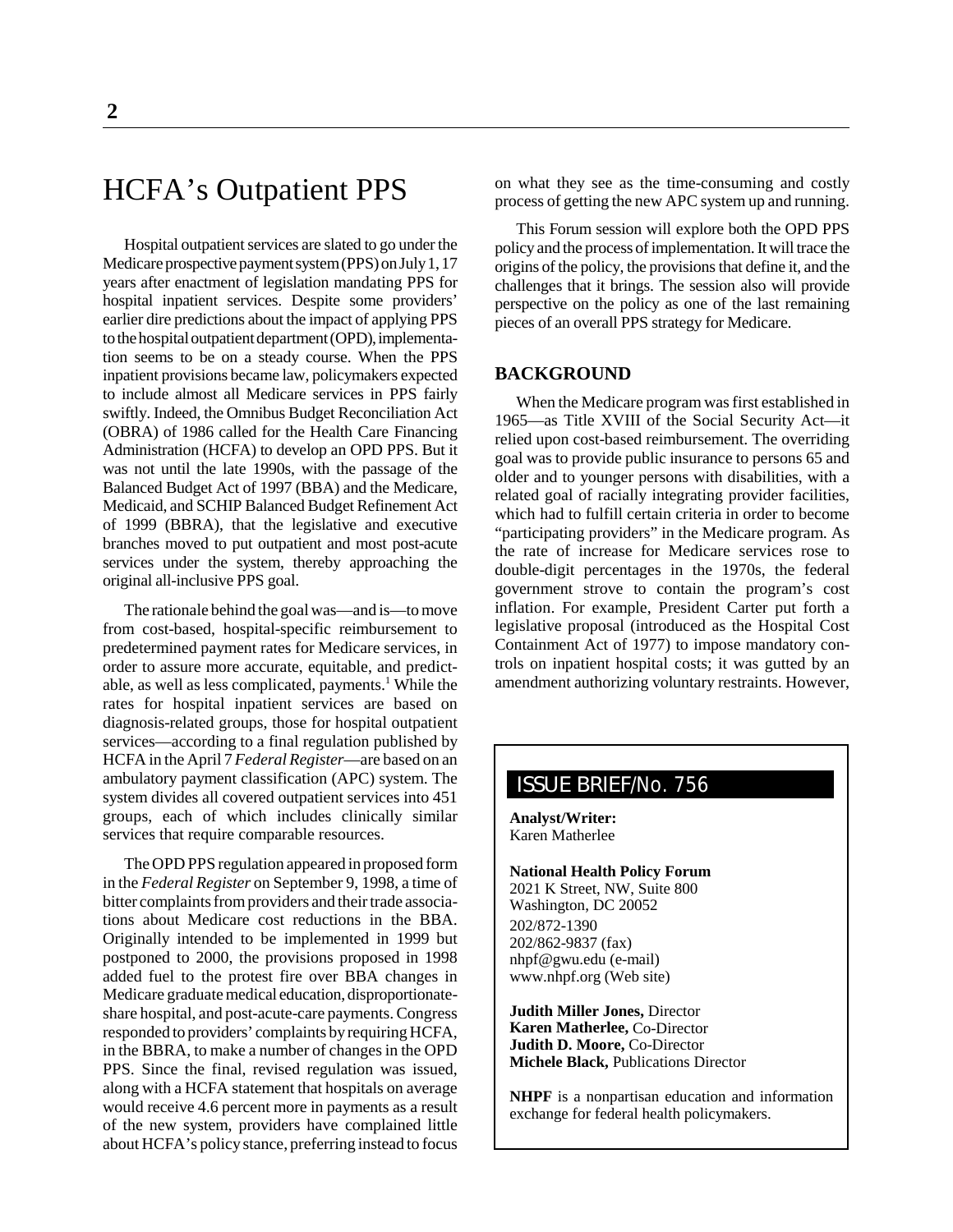the Reagan administration's Tax Equity and Fiscal Responsibility Act of 1982 (TEFRA) provided for cost "caps" on hospital and hospital distinct-part services on a per-discharge basis.

The provider-supported Social Security Amendments of 1983, the legislation that created the Medicare PPS program, offered providers a way out from under the TEFRA caps, at least for hospital inpatient services. (Certain services provided in distinct parts of hospitals—such as medical rehabilitation and psychiatric care—remained under the TEFRA limits.) Hospital OPD services were at first on a "lesser of costs or charges" basis, offering little incentive for cost restraint. Gradually, some services—such as those of clinical laboratories—became subject to fee schedules, as did durable medical equipment.

During the latter part of the 1980s and the 1990s, hospital care underwent a shift from inpatient to outpatient, so that today outpatient services, on average, make up more than half of hospital revenues. While much of the shift from inpatient to outpatient is due to advances in medical science, some is a result of providers' preference for offering Medicare services in a feefor-service environment rather than in one with set prices. During the same period, Medicaid moved toward managed care contracts for its beneficiaries under Section 1115 waivers in some states, and then, as a result of the BBA, without waivers, thereby increasing the number of states. This added to the cost pressure. Private payers, too, sought discounted prices under managed care arrangements and—because costs for given procedures or treatments are generally lower in outpatient settings than in inpatient beds—provided incentives to their enrollees to get care as outpatients when appropriate.

HCFA has the responsibility for administering Medicare outpatient services not only in hospital OPDs but also in physician offices and freestanding facilities, such as ambulatory surgery centers (ASCs). In 1992, the agency instituted a fee schedule called the resourcebased relative value scale (RBRVS) for physician services. It grouped ASC services (certain surgical procedures provided in hospital-based and freestanding settings) in four and later in eight categories. HCFA indicates that it plans to include ASC procedures in PPS—based on approximately 100 APCs—after it has implemented the OPD PPS.

In summary, OBRA 1986 directed HCFA to develop an OPD PPS. The BBA mandated that HCFA establish the OPD PPS effective in 1999, but the date was delayed to 2000. The BBRA loosened the BBA provisions by easing hospitals' transition to the OPD PPS through 2003 and making certain other changes, indicated in the "Provisions" section. The BBRA also put 4.6 percent of Medicare funds back into the system by cutting back on a planned payment reduction.<sup>2</sup>

#### **PROVISIONS**

Table 1, which draws on an analysis of the April 7 HCFA regulation by Lawrence Goldberg, director of national affairs (health) for the accounting firm Deloitte & Touche LLP, $3$  outlines the new OPD PPS policy.

#### **CHALLENGES**

While hospitals have expected the OPD PPS regulation since 1986 and have been able since September 1998 to assess the proposed regulation, some providers have strong concerns about the changes it will mean and the preparations it requires. Some of the concerns include the following:

#### **Coding and Other Process Issues**

The various steps that need to be taken to put the OPD PPS into operation are major concerns for some hospitals. For example, the American Hospital Association indicated to HCFA in April that it was worried about the timetable HCFA would have to follow in order to put the system into place by July 1. The association cited ten items. "Many of the items concerned potential software and claims-processing glitches, hospital payments, the readiness of fiscal intermediaries to operate the payment system, and whether there will be adequate time to test the system before it becomes operational."4

Coding seems to be a major worry. HCFA utilizes the HCPCS coding system, consisting of the international ICD-9-CM for inpatient services and the American Medical Association's (AMA's) CPT for outpatient services. According to the OPD PPS, services are grouped into APCs according to clinical indicators and resource costs and identified by HCPCS/CPT codes. A specific APC may cover several or dozens of services. For example, to cite an example used by the American Association of Medical Colleges (AAMC), for emergency and clinic visits, "HCFA has collapsed . . . 31 CPT codes into 6 APCs: three each for clinical and emergency room visits (low, medium, and high level)." In addition, "there also will be a distinct APC for critical care visits, and a distinct APC for consultation services when three or more health professionals confer." The AAMC, noting that teaching hospitals have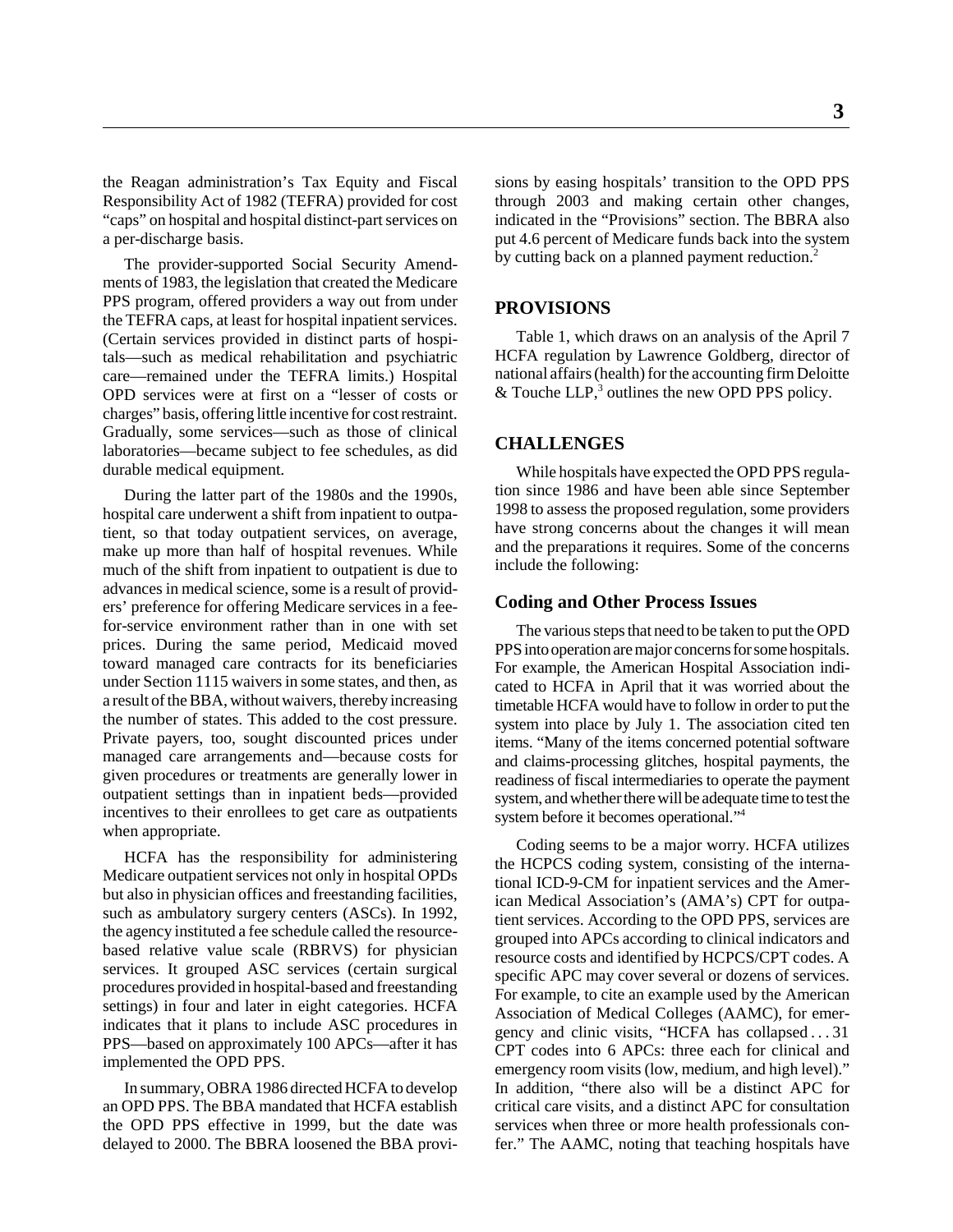#### **Table 1 Provisions of the Outpatient Department Prospective Payment System Regulation, Scheduled to Be Implemented by HCFA, July 1, 2000**

| <b>Provision</b>             | <b>Description</b>                                                                                                                                                                                                                                                                                                                                                                                                                                                                                                                                                                                                                                                                                                                                                                                                                                                   |
|------------------------------|----------------------------------------------------------------------------------------------------------------------------------------------------------------------------------------------------------------------------------------------------------------------------------------------------------------------------------------------------------------------------------------------------------------------------------------------------------------------------------------------------------------------------------------------------------------------------------------------------------------------------------------------------------------------------------------------------------------------------------------------------------------------------------------------------------------------------------------------------------------------|
| <b>Classification System</b> | A total of 451 ambulatory patient classifications (APCs) that use HCFA's Common<br>Procedural Coding System (HCPCS), with billing according to the HCPCS codes                                                                                                                                                                                                                                                                                                                                                                                                                                                                                                                                                                                                                                                                                                       |
|                              | Packaging into the APC payment rates for given procedures or services any costs<br>incurred to furnish the following items or services: (1) use of an operating suite;<br>$(2)$ use of a procedure or treatment room; (3) use of a recovery room or area; (4)<br>use of an observation bed; (5) anesthesia, as well as medical and surgical supplies<br>and equipment; (6) surgical dressings; (7) supplies and equipment for administer-<br>ing and monitoring anesthesia or sedation; (8) intraocular lenses; (9) capital-<br>related costs; (10) costs incurred to procure donor tissue, other than corneal<br>tissue; and $(11)$ various incidental services such as venipuncture; also $(12)$<br>packaging of the costs of drugs, pharmaceuticals, and biologicals into the APC<br>payment rate for the primary procedure or treatment with which they are used |
| <b>Applicability</b>         | Any hospital participating in the Medicare program, except for critical access<br>hospitals, hospitals in Maryland that are paid under a cost containment waiver,<br>and Indian Health Service hospitals                                                                                                                                                                                                                                                                                                                                                                                                                                                                                                                                                                                                                                                             |
|                              | A community mental health center that provides partial hospitalization services                                                                                                                                                                                                                                                                                                                                                                                                                                                                                                                                                                                                                                                                                                                                                                                      |
|                              | A distinct part of a hospital that is excluded from the inpatient PPS to the extent<br>that the distinct part furnishes outpatient services                                                                                                                                                                                                                                                                                                                                                                                                                                                                                                                                                                                                                                                                                                                          |
| <b>Excluded Services</b>     | Physician, nurse practitioner, clinical nurse specialist, physician assistant, certi-<br>fied nurse-midwife, qualified psychologist, anesthetist, clinical social worker,<br>outpatient therapy, and ambulance services                                                                                                                                                                                                                                                                                                                                                                                                                                                                                                                                                                                                                                              |
|                              | Prosthetic devices, prosthetics, prosthetic supplies, and orthotic devices, except<br>those considered implantable, as provided by the BBRA                                                                                                                                                                                                                                                                                                                                                                                                                                                                                                                                                                                                                                                                                                                          |
|                              | Durable medical equipment supplied by the hospital for the patient to take home                                                                                                                                                                                                                                                                                                                                                                                                                                                                                                                                                                                                                                                                                                                                                                                      |
|                              | Clinical diagnostic laboratory services (except when part of an implantable<br>procedure, an exception made by the BBRA)                                                                                                                                                                                                                                                                                                                                                                                                                                                                                                                                                                                                                                                                                                                                             |
|                              | Services for patients with end-stage renal disease                                                                                                                                                                                                                                                                                                                                                                                                                                                                                                                                                                                                                                                                                                                                                                                                                   |
|                              | Services and procedures the HHS secretary designates as requiring inpatient care                                                                                                                                                                                                                                                                                                                                                                                                                                                                                                                                                                                                                                                                                                                                                                                     |
|                              | Hospital outpatient services furnished to skilled-nursing facility (SNF) residents<br>which are part of a patient's resident assessment or comprehensive-care plan and<br>therefore part of the SNF PPS                                                                                                                                                                                                                                                                                                                                                                                                                                                                                                                                                                                                                                                              |
|                              | Services furnished by a comprehensive outpatient rehabilitation facility (CORF)<br>that fall within the definition of CORF services                                                                                                                                                                                                                                                                                                                                                                                                                                                                                                                                                                                                                                                                                                                                  |
|                              | Services provided by a hospice within the scope of the hospice benefit                                                                                                                                                                                                                                                                                                                                                                                                                                                                                                                                                                                                                                                                                                                                                                                               |
|                              | Services furnished by home health agencies within the scope of the home health<br>benefit                                                                                                                                                                                                                                                                                                                                                                                                                                                                                                                                                                                                                                                                                                                                                                            |
|                              | Services not covered by the Medicare law                                                                                                                                                                                                                                                                                                                                                                                                                                                                                                                                                                                                                                                                                                                                                                                                                             |
|                              | Services not reasonable or necessary for the diagnosis and treatment of an illness<br>or disease                                                                                                                                                                                                                                                                                                                                                                                                                                                                                                                                                                                                                                                                                                                                                                     |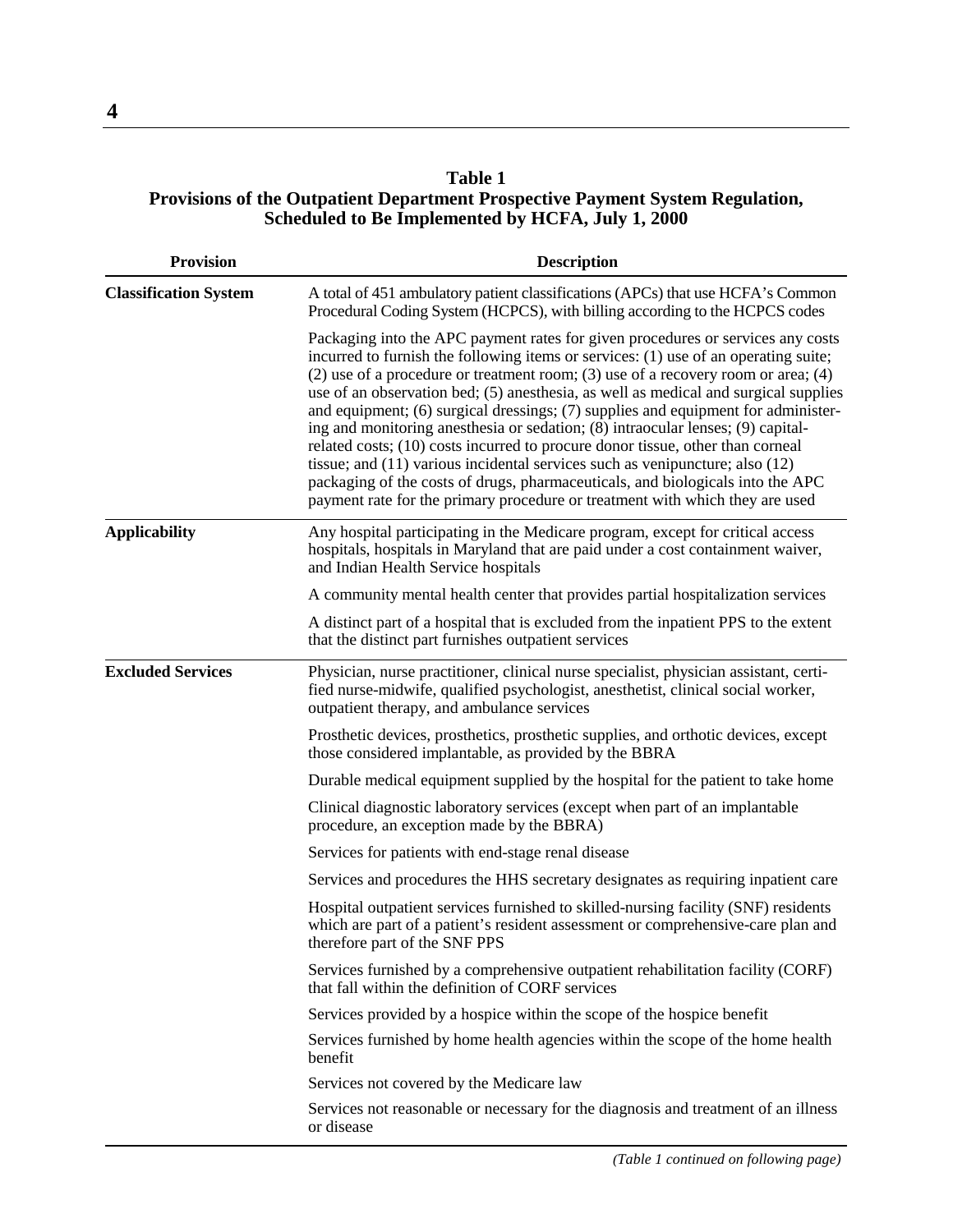|                                                                | (communeu from previous puge)                                                                                                                                                                                                                                                                  |  |
|----------------------------------------------------------------|------------------------------------------------------------------------------------------------------------------------------------------------------------------------------------------------------------------------------------------------------------------------------------------------|--|
| <b>Payment</b>                                                 | As indicated, APC rates, with billing according to HCPCS codes                                                                                                                                                                                                                                 |  |
|                                                                | Payment amounts determined by multiplying a conversion factor (\$48.487 in<br>2000, based on 1996 data and updated for inflation) and relative weighting factors<br>for each APC and HCPCS code                                                                                                |  |
|                                                                | Payments adjusted by the hospital PPS area wage index to reflect local labor<br>differences                                                                                                                                                                                                    |  |
|                                                                | Discounting of surgical procedures (if more than one surgical procedure is<br>performed during a single surgical encounter)                                                                                                                                                                    |  |
|                                                                | Special APC groups to accommodate payment for new technology services                                                                                                                                                                                                                          |  |
|                                                                | Additional payments (pass-throughs) for a period of at least two but not more than<br>three years for innovative medical devices, drugs, and biologicals (a BBRA<br>provision)                                                                                                                 |  |
| <b>Beneficiary Co-Payment</b>                                  | At the start, 20 percent of the national median of charges billed in 1996 and<br>trended to 1999                                                                                                                                                                                               |  |
|                                                                | Intended over time to equal 20 percent of the prospectively determined APC<br>payment rate (not to exceed the hospital inpatient deductible)                                                                                                                                                   |  |
| <b>Hospital Election to Offer</b><br><b>Reduced Co-Payment</b> | Code-specific option for hospital to reduce the beneficiary coinsurance amount<br>(except for a screening sigmoidoscopy, screening colonoscopy, or screening<br>barium enema), subject to DHHS approval by June 1, 2000, and, after that, by<br>December 1 preceding the calendar year         |  |
| <b>Outlier Payment</b>                                         | Budget-neutral payment adjustments of 75 percent of the excess costs for cases<br>falling outside the norms—when calculated bill costs exceed PPS payments on a<br>claim by more than 2.5 times—not to exceed 2.5 percent before 2004 and 3.0<br>percent for 2004 and later (a BBRA provision) |  |
| <b>Transitional Payments</b>                                   | Through 2003, a non-budget-neutral payment adjustment (based on the difference<br>between the hospital's PPS amount and its pre-BBA amount) for an individual<br>hospital, according to a schedule                                                                                             |  |
| <b>Special Provisions</b>                                      | Exemption for rural hospitals with fewer than 100 beds through 2003 (a BBRA<br>provision)                                                                                                                                                                                                      |  |
|                                                                | Permanent hold-harmless clause for 10 cancer centers that are excluded from the<br>inpatient PPS (a BBRA provision)                                                                                                                                                                            |  |
| <b>Determination of</b><br>"Provided-Based Status"             | New requirements as to whether a facility or organization has such status                                                                                                                                                                                                                      |  |
| <b>Annual Update</b>                                           | Annual review and revision of the APCs, payment weights, and wage and other<br>adjustments to take into account changes in medical practice, technology, and the<br>addition of new services, cost data, and other relevant information                                                        |  |

**Table 1** *(continued from previous page)*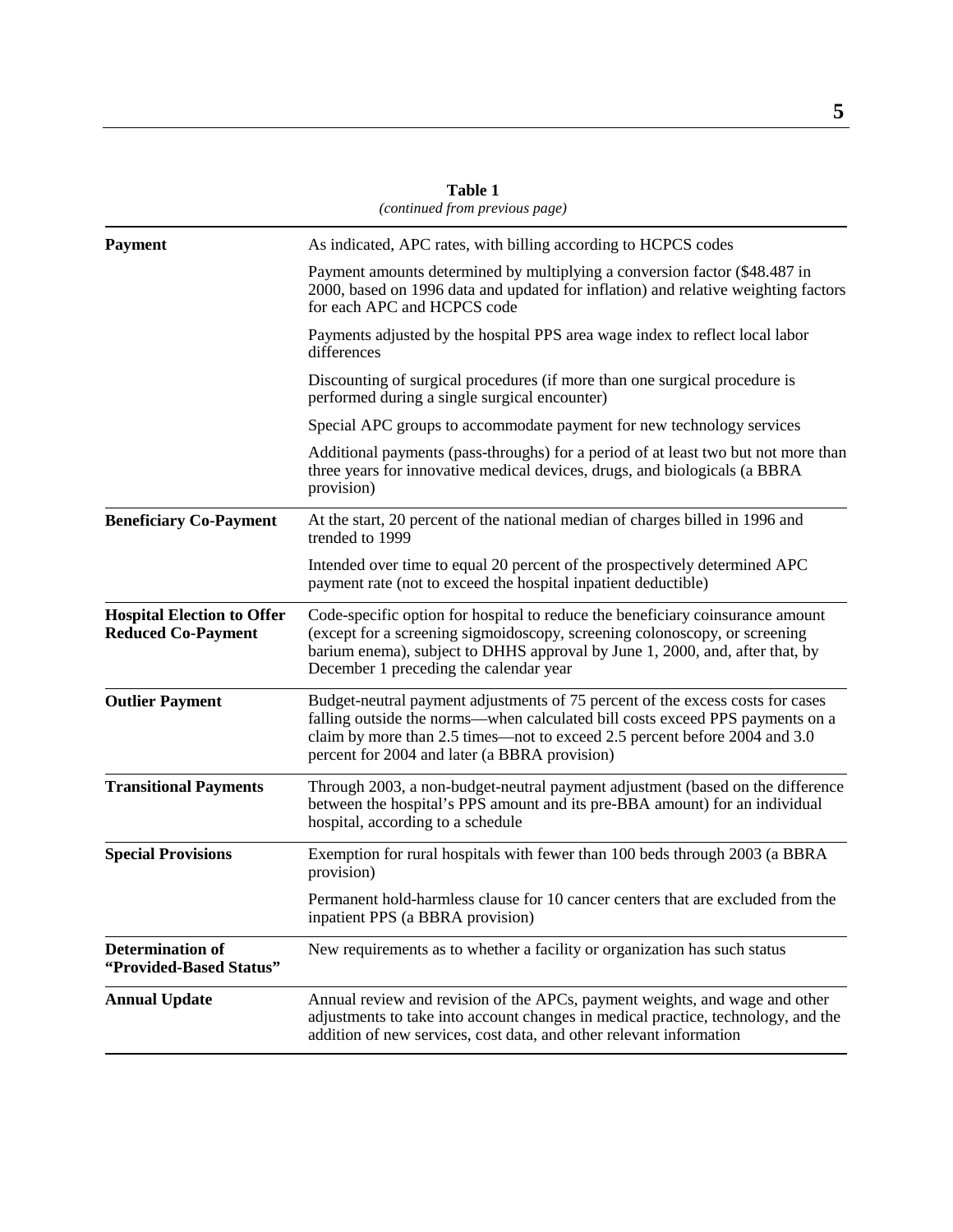significant emergency room and clinic volume, points to the need for the hospitals it represents to "develop protocols to determine how visits will be assigned to particular codes" and explain them "thoroughly to personnel who will be assigning the CPT code to the visit."

The AAMC also stresses that it "is important for hospitals to code clinic and emergency room visits accurately."5 With undercoding sure to result in underpayment, and with upcoding—at a time of heightened anti-fraud and -abuse activity by the DHHS inspector general and the Department of Justice—likely to lead to legal action, there obviously is a lot at stake. In its analysis, the association points out that accuracy is essential to future modification, if necessary, of the payment amounts calculated by HCFA, because "HCFA's 1996 database reflects claims from about 1,800 hospitals that coded all of the clinic visits (regardless of acuity) using only the lowest level code, 99201."<sup>6</sup>

Getting up to speed in coding, billing, service, and financial operations implies orienting practitioners, training personnel, coordinating data systems, and conducting myriad other tasks. In recognition of this, numerous consultants have stepped forward to offer their services to hospitals preparing for the OPD PPS. HCFA has also scheduled training sessions and provided various materials on its Web site, www.hcfa.gov. Various companies are offering hospital billing system grouper and pricing modules to help hospitals assign codes and calculate payments.

The switch to APCs for hospital outpatient services by Medicare is expected to affect the commercial insurance and health plan sector, according to a Bureau of National Affairs analysis. "Although APCs started with Medicare, they appear to be garnering the interest of major health plans across the country." Examples cited include Blue Cross and Blue Shield plans, Wellpoint Health Networks, Health Partners, and Kaiser Permanente. According to consultants with DeMarco and Associates, APCs are being used to fine-tune reimbursement for internal and external contracting because the groupings "offer a standardized federal definition of the service, allow for individual service area distinctions using localized unitization inputs, and [have] a payment conversion factor to arrive at alternative payments." Claimed advantages include "the bundling of services to receive packaged payment on a prospective basis," reduction of administrative burdens, and restraint of the rising costs of outpatient services.<sup>7</sup>

#### **PPS Strategy**

"It is necessary to focus on PPS rather than costbased strategies," Goldberg indicates in his analysis of the regulation for Deloitte & Touche clients. "The outpatient PPS has aligned Medicare outpatient payment objectives with inpatient payment. The BBA and BBRA eliminate most, if not all, cost-based reimbursement approaches." While he points out that "hospital payment is fee-schedule driven and will require a major refocus of payment objectives," he says there is one cost-based element remaining. "This is the three-year transition payment corridor, which is based, in part, on a hospital's payment-to-cost ratio. Hospitals should not use this tool to ignore the real issue of being paid under PPS."8

"It's a really fundamental shift from a cost-based reimbursement methodology to one that's driven by coding," KPMG health care consultant Rajan Patel told Modern Healthcare.<sup>9</sup> It offers providers the means to track their costs and manage the outpatient services they offer, says Kim Sheets, an expert on ambulatory patient groups (APGs) at 3M, which developed APGs, the forerunners of APCs.10

#### **Redistribution of Payments**

From the onset, Medicare PPS was touted as a competitive system, meant to lower the rate of increase in health care costs by encouraging providers to offer the highest quality services at the lowest cost. Each PPS regulation has meant winners and losers, and OPD PPS is no exception (see Table 2).

#### **Table 2 Projected Increase in Medicare Outpatient Payments, Effective July 1**

| <b>Hospital Type</b>                  | <b>Increase</b><br>(in percent) |
|---------------------------------------|---------------------------------|
| All hospitals                         | 4.6                             |
| Psychiatric hospitals                 | 27.9                            |
| Eye and ear specialty hospitals       | 20.2                            |
| Rural hospitals with 200 or more beds | 6.1                             |
| Urban hospitals with 100-199 beds     | 5.2                             |
| Nonteaching hospitals                 | 5.0                             |
| Rural hospitals under 50 beds         | 3.3                             |
| Urban hospitals with 500 or more beds | 2.8                             |
| Major teaching hospitals              | 2.6                             |

*Source: Health Care Financing Administration, DHHS*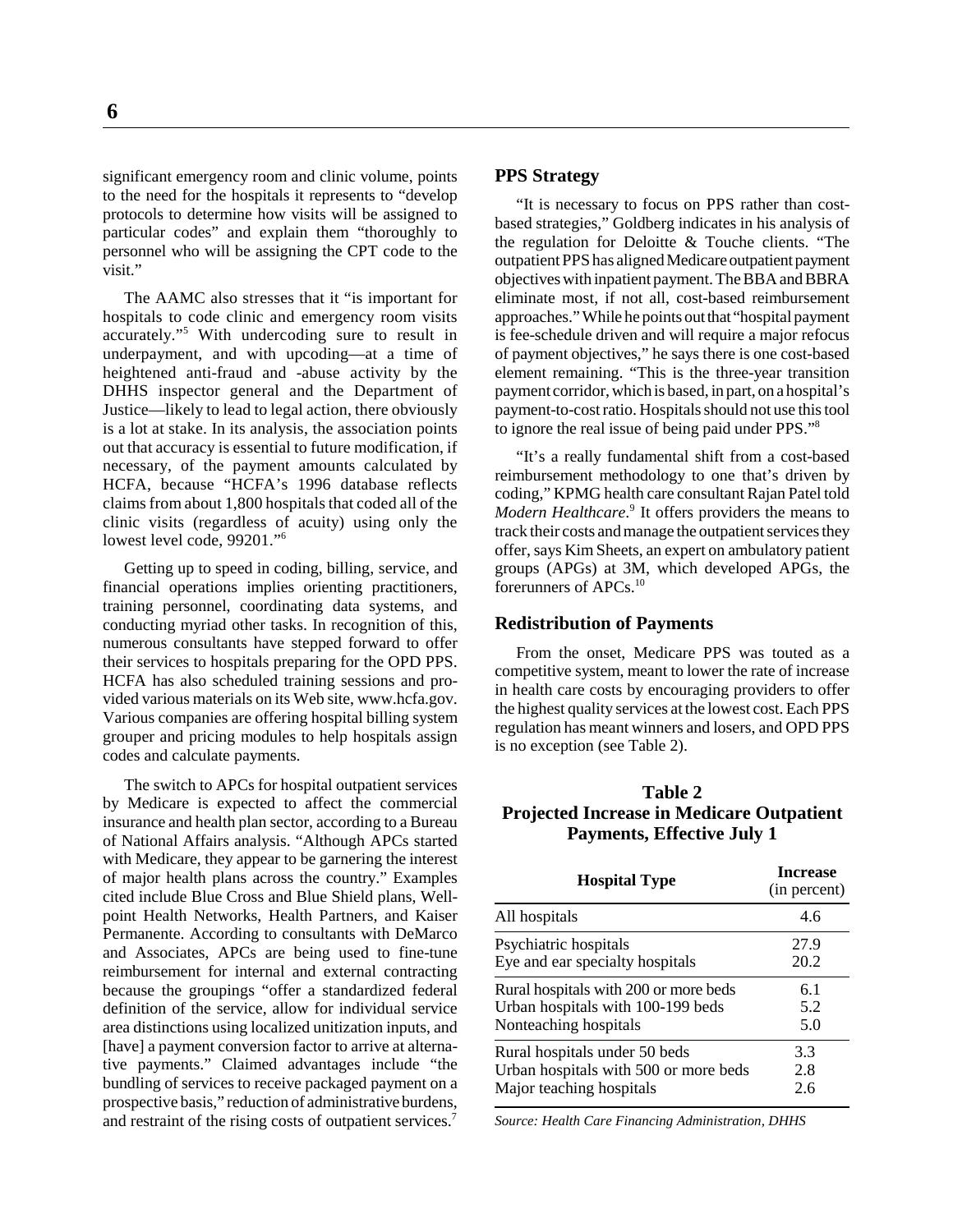Various factors figure into how different types of hospitals, as well as individual hospitals, will fare under the new system. For instance, hospitals with high outpatient volume, such as those in rural areas, where outpatient revenue tends to account for a greater proportion of overall revenue, may do better. (Small rural hospitals are temporarily exempt from the new system.) Designated cancer hospitals that are held harmless under the new system are expected to do well. So are hospitals using high volumes of new drugs and technologies that will remain cost-based. On the other hand, major teaching hospitals, which will not receive the payment adjustment for medical education costs they desired under the OPD PPS, are likely to be worse off than nonteaching and specialty hospitals. The predictability of payments under the OPD PPS has been a major concern of hospitals, despite various projections of how they will do.

One point that gets scant mention is the practice of some providers, since the inception of inpatient PPS, to assign more overhead costs to the cost-based outpatient side. Now that outpatient costs will be subject to predetermined rates, providers that engaged in that practice may experience greater upheaval in their cost ledgers. Not only cost allocation but also service mix—for instance, among surgical, medical, and ancillary services—will be crucial when the APCs are implemented. Another point is the definition of "provider-based entity," which is a response from HCFA to post-PPS incentives for providers to affiliate (for instance, to gain control of physician offices) in order to game the PPS system.

#### **Beneficiary Co-Payments**

While some hospitals are seeking a delay in the July 1 implementation date, groups such as the American Association of Retired Persons want HCFA to move full speed ahead because of the regulation's beneficiary co-payment provisions. The BBA not only required HCFA to replace its cost-based system for outpatient services with the PPS but also "changed the way beneficiary coinsurance is determined for services under the PPS. Generally, under the new PPS, coinsurance amounts will be based on 20 percent of the national median charge billed by hospitals for the service."<sup>11</sup> The coinsurance for each APC will be frozen at 20 percent of the 1999 median charge until it is 20 percent of the APC rate. A hospital may discount the beneficiary coinsurance, but not beyond 20 percent, and the discount must apply to all procedures within a given APC. So any delay in implementation would delay the freeze in beneficiary co-payments, as well as the

discounting of such co-payments by hospitals that choose to do so to compete for Medicare patients.

#### **THE FORUM SESSION**

This Forum session will look at the OPD PPS as part of the federal government's overall PPS strategy and as a contrast to the handling of outpatient services under cost-based reimbursement. It also will consider the OPD PPS relative to both the BBA and BBRA and the positions of providers, consumers, and payers on the provisions of the final regulation. It will raise the following questions:

- With the inclusion of Medicare outpatient services in PPS, is the prospective system fulfilling its original goals?
- What Medicare services remain outside PPS and why?
- Is the fact that various Medicare services are subject to different base years a potential problem? (For example, payment for outpatient services will be based on 1996 cost data when they go into effect July 1.)
- What are the incentives of the OPD PPS for efficient care? Cost-effective services? Volume management?
- What impact will the OPD PPS have on providers? What behavioral changes, if any, are expected?
- What are the complaints of providers and interest groups? How valid are they?
- How will the beneficiary co-payment provisions work? From a policy perspective, what are the ramifications of provider discounting of beneficiary coinsurance?
- Since codes determine payment, what will adoption of the APCs mean for HCPCS? For the AMA, which operates the CPT coding system? For insurers and health plans in the private sector?

This Forum session will be a briefing on the OPD PPS, both as an expansion of the federal government's strategy to move from cost-based to prospective pricing and as a payment system in itself for a defined set of services. The session will also take into account the differences between the October 1998 proposal and the final regulation and the implications for various providers of outpatient services. During the discussion period following the briefing, there will be dialogue on the